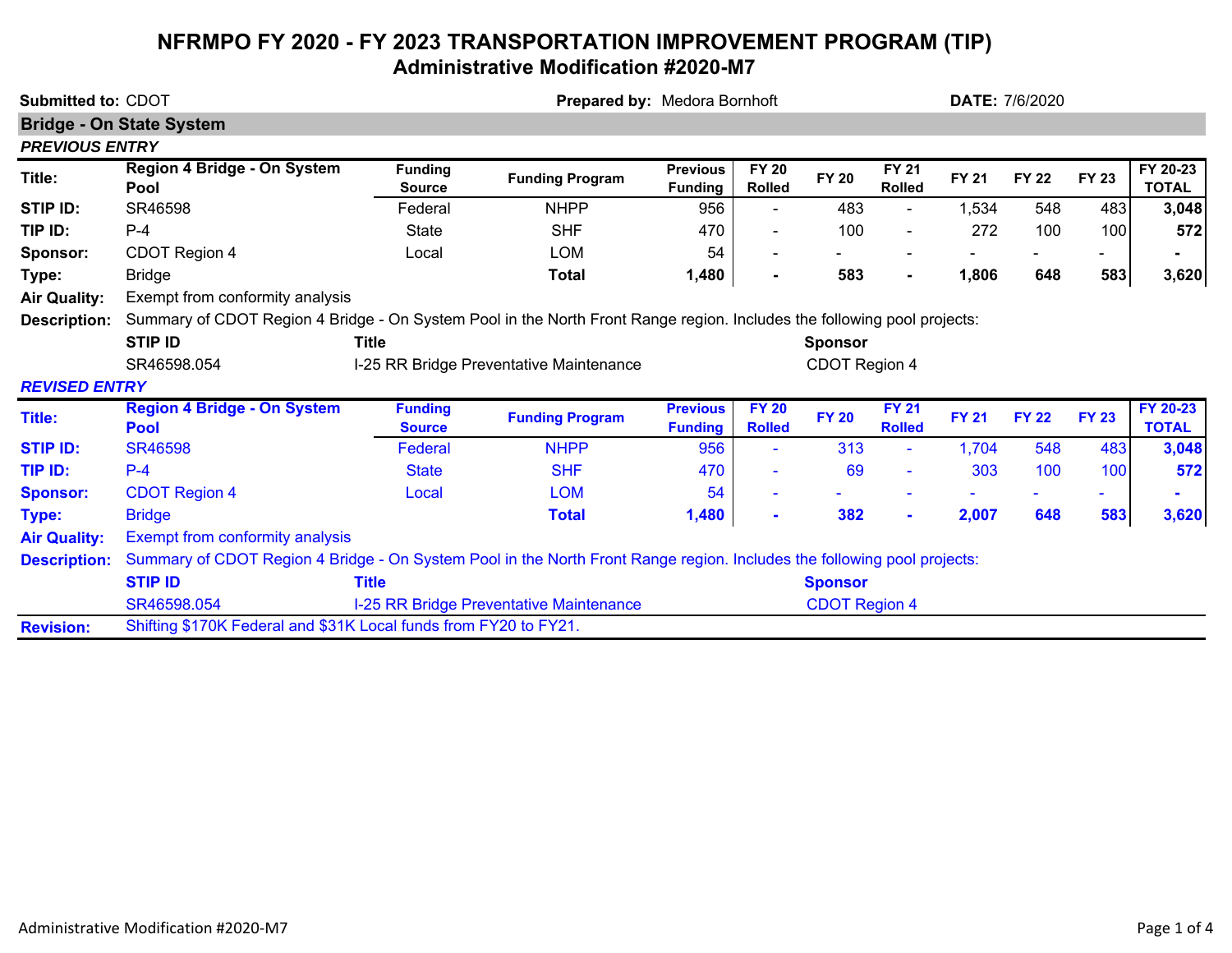|                       | <b>NFRMPO Transportation Alternatives (TA)</b>                                                                              |                                 |                        |                                   |                               |              |                               |              |              |                |                          |
|-----------------------|-----------------------------------------------------------------------------------------------------------------------------|---------------------------------|------------------------|-----------------------------------|-------------------------------|--------------|-------------------------------|--------------|--------------|----------------|--------------------------|
| <b>PREVIOUS ENTRY</b> |                                                                                                                             |                                 |                        |                                   |                               |              |                               |              |              |                |                          |
| Title:                | <b>Little Thompson River</b><br><b>Corridor Trail - Phase 1a</b>                                                            | <b>Funding</b><br><b>Source</b> | <b>Funding Program</b> | <b>Previous</b><br><b>Funding</b> | <b>FY 20</b><br><b>Rolled</b> | <b>FY 20</b> | <b>FY 21</b><br><b>Rolled</b> | <b>FY 21</b> | <b>FY 22</b> | <b>FY 23</b>   | FY 20-23<br><b>TOTAL</b> |
| Sponsor:              | Johnstown                                                                                                                   | Federal                         | <b>TAP</b>             |                                   | $\blacksquare$                | 250          |                               |              |              | $\blacksquare$ | 250                      |
| STIP ID:              | SNF5095.004                                                                                                                 | Local                           |                        |                                   |                               | 63           |                               |              |              |                | 63                       |
| TIP ID:               | 2020-014                                                                                                                    |                                 | <b>Total</b>           | ٠                                 |                               | 313          |                               |              |              | $\blacksquare$ | 313                      |
| Type:                 | <b>Bike/Ped Facility</b>                                                                                                    |                                 |                        |                                   |                               |              |                               |              |              |                |                          |
| <b>Air Quality:</b>   | Exempt from conformity analysis                                                                                             |                                 |                        |                                   |                               |              |                               |              |              |                |                          |
| <b>Description:</b>   | 5,000 linear feet of 8' width crusher fines trail. Described in Johnstown-Milliken Parks Trails and Open Space Master Plan. |                                 |                        |                                   |                               |              |                               |              |              |                |                          |
| <b>REVISED ENTRY</b>  |                                                                                                                             |                                 |                        |                                   |                               |              |                               |              |              |                |                          |
| Title:                | <b>Little Thompson River</b><br><b>Corridor Trail - Phase 1a</b>                                                            | <b>Funding</b><br><b>Source</b> | <b>Funding Program</b> | <b>Previous</b><br><b>Funding</b> | <b>FY 20</b><br><b>Rolled</b> | <b>FY 20</b> | <b>FY 21</b><br><b>Rolled</b> | <b>FY 21</b> | <b>FY 22</b> | <b>FY 23</b>   | FY 20-23<br><b>TOTAL</b> |
| <b>Sponsor:</b>       | Johnstown                                                                                                                   | Federal                         | <b>TAP</b>             |                                   |                               | 94           | 156                           |              |              |                | 250                      |
| <b>STIP ID:</b>       | SNF5095.004                                                                                                                 | Local                           |                        |                                   |                               | 24           | 39                            |              |              | $\blacksquare$ | 63                       |
| TIP ID:               | 2020-014                                                                                                                    |                                 | <b>Total</b>           | ٠                                 |                               | 118          | 195                           |              |              | $\blacksquare$ | 313                      |
| Type:                 | <b>Bike/Ped Facility</b>                                                                                                    |                                 |                        |                                   |                               |              |                               |              |              |                |                          |
| <b>Air Quality:</b>   | <b>Exempt from conformity analysis</b>                                                                                      |                                 |                        |                                   |                               |              |                               |              |              |                |                          |
| <b>Description:</b>   | 5,000 linear feet of 8' width crusher fines trail. Described in Johnstown-Milliken Parks Trails and Open Space Master Plan. |                                 |                        |                                   |                               |              |                               |              |              |                |                          |
| <b>Revision:</b>      | Rolling forward \$156K Federal and \$39K Local funds from FY20 to FY21.                                                     |                                 |                        |                                   |                               |              |                               |              |              |                |                          |
| <b>PREVIOUS ENTRY</b> | <b>Congestion Mitigation &amp; Air Quality (CMAQ)</b>                                                                       |                                 |                        |                                   |                               |              |                               |              |              |                |                          |
| Title:                | <b>Weld County CNG Vehicles</b>                                                                                             | <b>Funding</b><br><b>Source</b> | <b>Funding Program</b> | <b>Previous</b><br><b>Funding</b> | <b>FY 20</b><br><b>Rolled</b> | <b>FY 20</b> | <b>FY 21</b><br><b>Rolled</b> | <b>FY 21</b> | <b>FY 22</b> | <b>FY 23</b>   | FY 20-23<br><b>TOTAL</b> |
| Sponsor:              | <b>Weld County</b>                                                                                                          | Federal                         | <b>CMAQ</b>            |                                   |                               | 1,050        |                               | 1,150        |              |                | 2,200                    |
| <b>STIP ID:</b>       | SST7007.114                                                                                                                 | Local                           |                        |                                   |                               | 218          | $\blacksquare$                | 239          |              | $\blacksquare$ | 457                      |
| TIP ID:               | 2020-008                                                                                                                    |                                 | <b>Total</b>           |                                   |                               | 1,268        |                               | 1,389        |              | $\blacksquare$ | 2,657                    |
| Type:                 | Vehicle Replacement                                                                                                         |                                 |                        |                                   |                               |              |                               |              |              |                |                          |
| <b>Air Quality:</b>   | Exempt from conformity analysis                                                                                             |                                 |                        |                                   |                               |              |                               |              |              |                |                          |
| <b>Description:</b>   | Purchase of 2 medium duty bi-fuel natural gas vehicles and 12 heavy duty dedicated natural gas vehicles.                    |                                 |                        |                                   |                               |              |                               |              |              |                |                          |
| <b>REVISED ENTRY</b>  |                                                                                                                             |                                 |                        |                                   |                               |              |                               |              |              |                |                          |
| <b>Title:</b>         | <b>Weld County CNG Vehicles</b>                                                                                             | <b>Funding</b><br><b>Source</b> | <b>Funding Program</b> | Previous FY 20<br><b>Funding</b>  | <b>Rolled</b>                 | <b>FY 20</b> | <b>FY 21</b><br><b>Rolled</b> | <b>FY 21</b> | <b>FY 22</b> | <b>FY 23</b>   | FY 20-23<br><b>TOTAL</b> |
| <b>Sponsor:</b>       | <b>Weld County</b>                                                                                                          | Federal                         | <b>CMAQ</b>            |                                   |                               | 1,050        |                               | 1,150        |              | $\sim$         | 2,200                    |
| <b>STIP ID:</b>       | SST7007.014                                                                                                                 | Local                           |                        |                                   |                               | 218          |                               | 239          |              | ж.             | 457                      |
| TIP ID:               | 2020-008                                                                                                                    |                                 | <b>Total</b>           | ۰                                 |                               | 1,268        |                               | 1,389        |              | ٠              | 2,657                    |
| Type:                 | <b>Vehicle Replacement</b>                                                                                                  |                                 |                        |                                   |                               |              |                               |              |              |                |                          |
| <b>Air Quality:</b>   | Exempt from conformity analysis                                                                                             |                                 |                        |                                   |                               |              |                               |              |              |                |                          |
| <b>Description:</b>   | Purchase of 2 medium duty bi-fuel natural gas vehicles and 12 heavy duty dedicated natural gas vehicles.                    |                                 |                        |                                   |                               |              |                               |              |              |                |                          |
| <b>Revision:</b>      | Correct STIP ID from SST7007.114 to SST7007.014.                                                                            |                                 |                        |                                   |                               |              |                               |              |              |                |                          |
|                       | Administrative Modification #2020-M7                                                                                        |                                 |                        |                                   |                               |              |                               |              |              |                | Page 2 of 4              |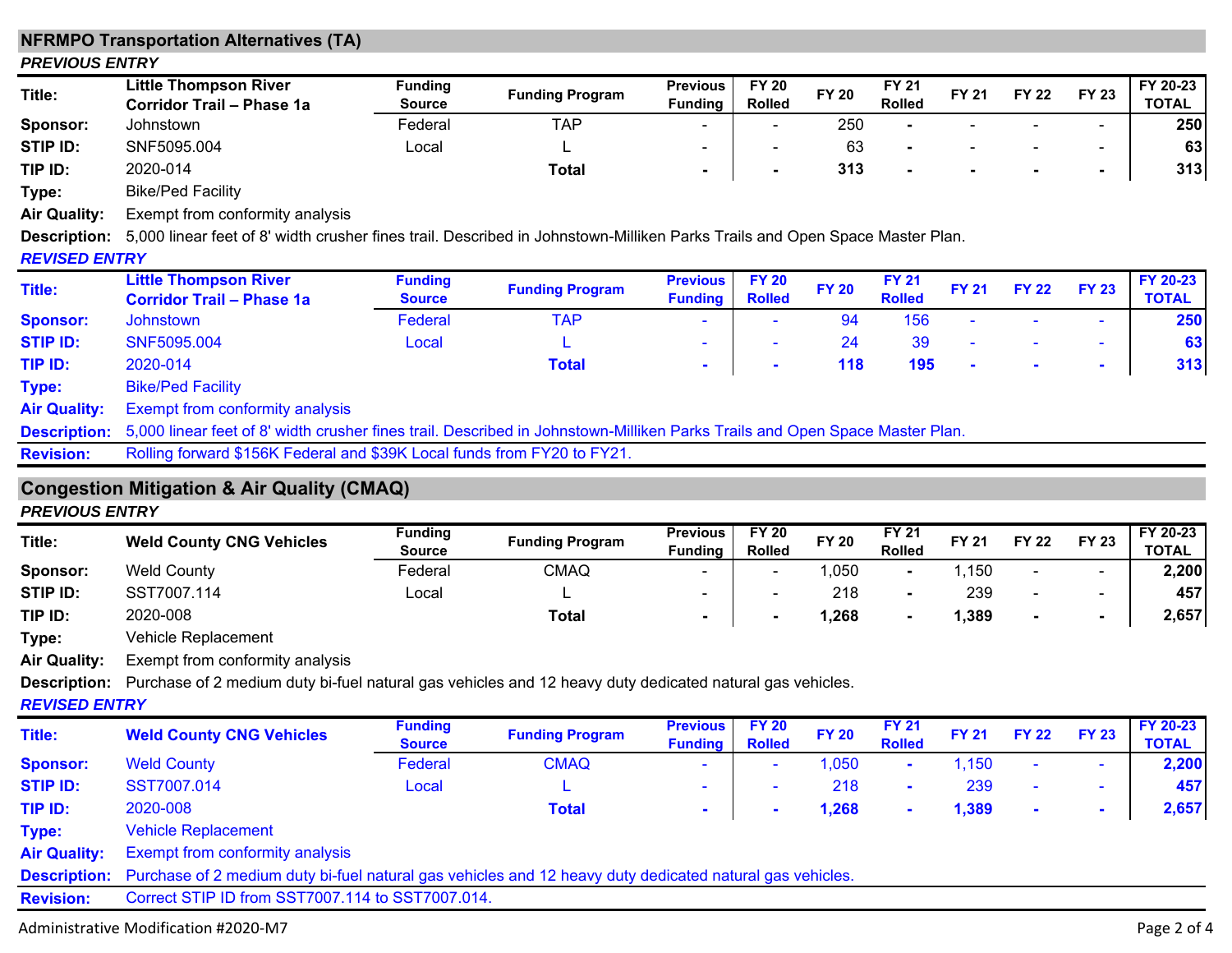| <b>Safety</b>         |                                                                                                          |                                             |                                      |                                   |                               |                       |                               |              |              |                |                          |
|-----------------------|----------------------------------------------------------------------------------------------------------|---------------------------------------------|--------------------------------------|-----------------------------------|-------------------------------|-----------------------|-------------------------------|--------------|--------------|----------------|--------------------------|
| <b>PREVIOUS ENTRY</b> |                                                                                                          |                                             |                                      |                                   |                               |                       |                               |              |              |                |                          |
| Title:                | <b>Region 4 Hazard Elimination</b><br>Pool (HSIP)                                                        | <b>Funding</b><br><b>Source</b>             | <b>Funding Program</b>               | <b>Previous</b><br><b>Funding</b> | <b>FY 20</b><br>Rolled        | <b>FY 20</b>          | <b>FY 21</b><br><b>Rolled</b> | <b>FY 21</b> | <b>FY 22</b> | <b>FY 23</b>   | FY 20-23<br><b>TOTAL</b> |
| Sponsor:              | <b>Various Below</b>                                                                                     | Federal                                     | <b>HSIP</b>                          | 6,877                             | $\blacksquare$                | 221                   | 49                            | 2,745        |              | $\blacksquare$ | 3,015                    |
| STIP ID:              | SR46666                                                                                                  | Local                                       |                                      | 1,297                             |                               | 86                    |                               | 249          |              | $\blacksquare$ | 335                      |
| TIP ID:               | $P-20$                                                                                                   | Local                                       | <b>LOM</b>                           |                                   |                               |                       |                               | 54           |              | $\blacksquare$ | 54                       |
| Type:                 | Safety Improvements                                                                                      |                                             | <b>Total</b>                         | 8,174                             |                               | 307                   | 49                            | 3,048        |              | $\blacksquare$ | 3,404                    |
| <b>Air Quality:</b>   | Exempt from conformity analysis                                                                          |                                             |                                      |                                   |                               |                       |                               |              |              |                |                          |
| <b>Description:</b>   | Summary of CDOT Region 4 Hazard Elimination Pool in the North Front Range region. Pool projects include: |                                             |                                      |                                   |                               |                       |                               |              |              |                |                          |
|                       | <b>STIP ID</b>                                                                                           | <b>Title</b>                                |                                      |                                   |                               | <b>Sponsor</b>        |                               |              |              |                |                          |
|                       | SR46666.059                                                                                              |                                             | Loveland Left Turn Signals Various   | City of Loveland                  |                               |                       |                               |              |              |                |                          |
|                       | SR46666.053                                                                                              |                                             | US287 & Orchards Shopping Center     | City of Loveland                  |                               |                       |                               |              |              |                |                          |
|                       | SR46666.060                                                                                              | US287 (College Ave) & Trilby Rd             | City of Fort Collins                 |                                   |                               |                       |                               |              |              |                |                          |
|                       | SR46666.062                                                                                              |                                             | SH1 & CR54 Intersection Improvements | <b>Larimer County</b>             |                               |                       |                               |              |              |                |                          |
| <b>REVISED ENTRY</b>  |                                                                                                          |                                             |                                      |                                   |                               |                       |                               |              |              |                |                          |
| Title:                | <b>Region 4 Hazard Elimination</b><br>Pool (HSIP)                                                        | <b>Funding</b><br><b>Source</b>             | <b>Funding Program</b>               | <b>Previous</b><br><b>Funding</b> | <b>FY 20</b><br><b>Rolled</b> | <b>FY 20</b>          | <b>FY 21</b><br><b>Rolled</b> | <b>FY 21</b> | <b>FY 22</b> | <b>FY 23</b>   | FY 20-23<br><b>TOTAL</b> |
| <b>Sponsor:</b>       | <b>Various Below</b>                                                                                     | Federal                                     | <b>HSIP</b>                          | 6,505                             | 372                           | 221                   | 49                            | 2,745        |              | ۰              | 3,387                    |
| <b>STIP ID:</b>       | <b>SR46666</b>                                                                                           | Local                                       |                                      | 1,297                             |                               | 86                    |                               | 249          |              | ÷              | 335                      |
| TIP ID:               | $P-20$                                                                                                   | Local                                       | <b>LOM</b>                           |                                   |                               |                       |                               | 54           |              | ۰              | 54                       |
| Type:                 | <b>Safety Improvements</b>                                                                               |                                             | <b>Total</b>                         | 7,802                             | 372                           | 307                   | 49                            | 3,048        |              | ۰              | 3,776                    |
| <b>Air Quality:</b>   | <b>Exempt from conformity analysis</b>                                                                   |                                             |                                      |                                   |                               |                       |                               |              |              |                |                          |
| <b>Description:</b>   | Summary of CDOT Region 4 Hazard Elimination Pool in the North Front Range region. Pool projects include: |                                             |                                      |                                   |                               |                       |                               |              |              |                |                          |
|                       | <b>STIP ID</b>                                                                                           | <b>Title</b>                                | <b>Sponsor</b>                       |                                   |                               |                       |                               |              |              |                |                          |
|                       | SR46666.059                                                                                              | <b>Loveland Left Turn Signals Various</b>   | <b>City of Loveland</b>              |                                   |                               |                       |                               |              |              |                |                          |
|                       | SR46666.053                                                                                              | <b>US287 &amp; Orchards Shopping Center</b> | <b>City of Loveland</b>              |                                   |                               |                       |                               |              |              |                |                          |
|                       | SR46666.060                                                                                              | US287 (College Ave) & Trilby Rd             |                                      | <b>City of Fort Collins</b>       |                               |                       |                               |              |              |                |                          |
|                       | SR46666.062                                                                                              |                                             | SH1 & CR54 Intersection Improvements |                                   |                               | <b>Larimer County</b> |                               |              |              |                |                          |
| <b>Revision:</b>      | Correcting Roll Forward Funding (\$372K Federal) from Previous Funding (FY19) to FY20 Rolled.            |                                             |                                      |                                   |                               |                       |                               |              |              |                |                          |